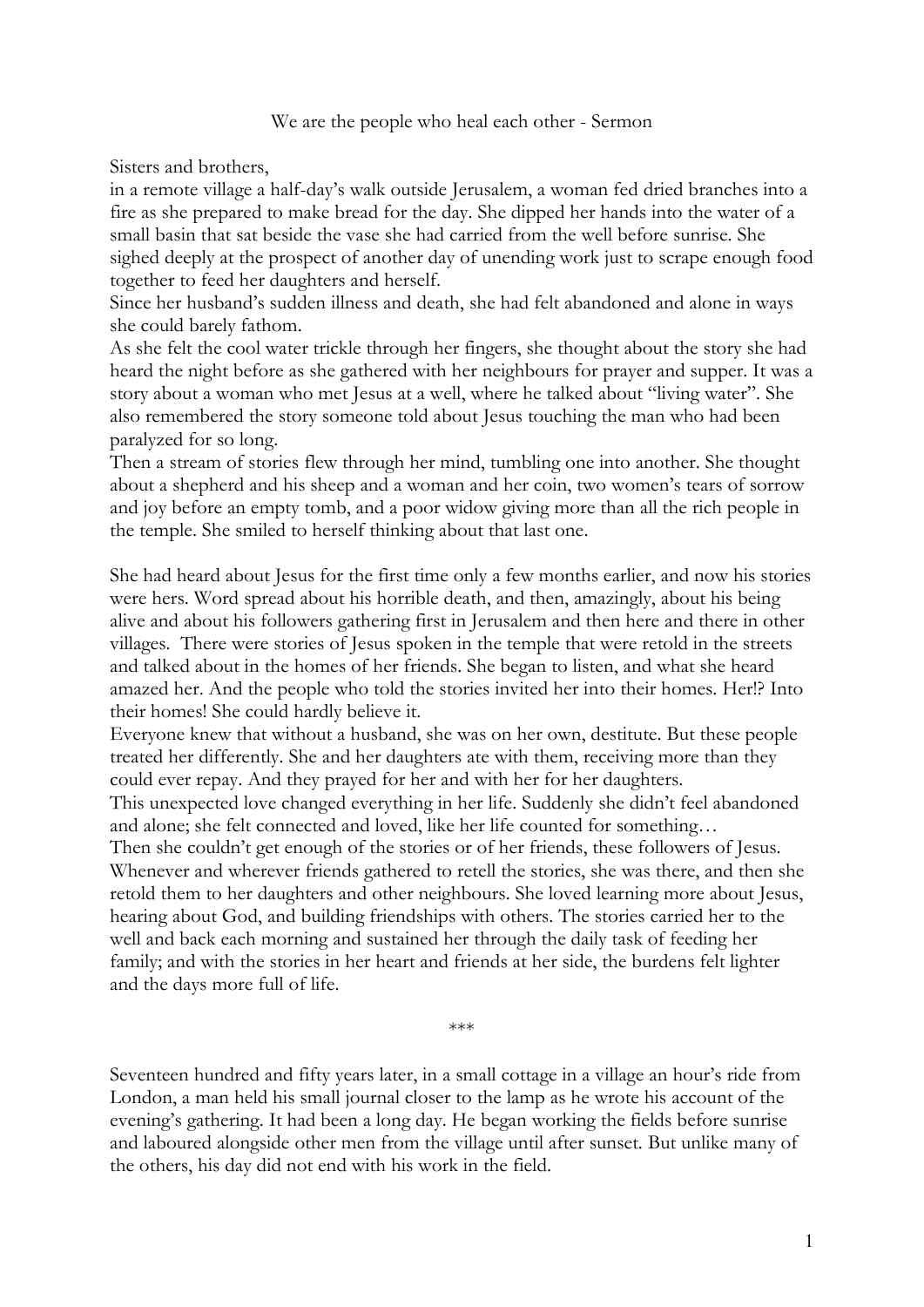Instead, he washed up as best he could and ate a quick meal so that he could prepare his home, reread the scripture quietly himself, and pray for the spirit's guidance. As a Methodist class leader, he prayed for each person he expected to come, before they arrived. One by one they began showing up until his home was filled with the welcome and laughter, the blessings and good-natured chatter of a dozen of his friends and brothers and sisters. Their friendship brought warmth beyond what his small stove could provide. These men and women had also spent the day working hard, some in stables and fields and others in shops and kitchens.

When everyone had arrived, he reminded them of Mr. Wesley's rules for classes and about the covenant they had made with each other in order to belong: to attend the public worship of God, including the reading and researching of the Bible and receiving communion, and to commit to private prayer every day. Leaning toward the lamp, he read to them of their promise to watch over the souls of one another, to do good in every way, and to be merciful as far as possible to all people.

Then he lead them in singing and prayer, let them all share the week's experiences: joys and sorrows, trials and temptations, and times when they had felt really close to God. They all spoke of their lives and God's grace during the week past. They shared a Bible text that he had prepared, and talked about the thoughts that had come to their minds through reading and reflecting on it. They prayed together, gave a little offering and parted from one another after having said the grace together.

The class leader closed the door behind the last of his visitors and noted the attendance of each member. Then he snuffed the lamp and took his rest. It had been a long day, but he felt grateful beyond words for his life, his faith and his friends. He felt renewed, strengthened, and encouraged. By his work in the fields, he made a living. By this care of souls, he made a life.

\*\*\*

Two hundred and fifty years later, a young woman pulls into the church parking lot, just before the session begins. She's running a little late. Like most Tuesdays she is still wearing her suit from work, going through her evening marathon of leaving the office, taking her son to the football club, stopping somewhere for some food and drink and then driving to church. Her son throws the wrappings of his Hamburger into the rubbish bin next to the church door and grabs the bag with his school books. He will work on some homework, while his mother does her "Bible thing", as he calls it. She slips into a room as prayer just begins. Her best friend welcomes her to sit next to her during this precious hour of Bible study with other believers…

\*\*\*

"From the first generation of Christians to the earliest Methodists to us today, people do "the Bible thing".

We all know how important it is and how precious it can be to read our Bible. And we all know that discovering biblical texts and characters in a group Bible study can open our eyes and reveal things to us that we alone would have never discovered.

By offering opportunities for "the Bible thing" churches help people to discover God's will for their lives and for the world, and bring people together to strengthen the body of Christ by building friendships and relationships. Christians seek to develop faith and grow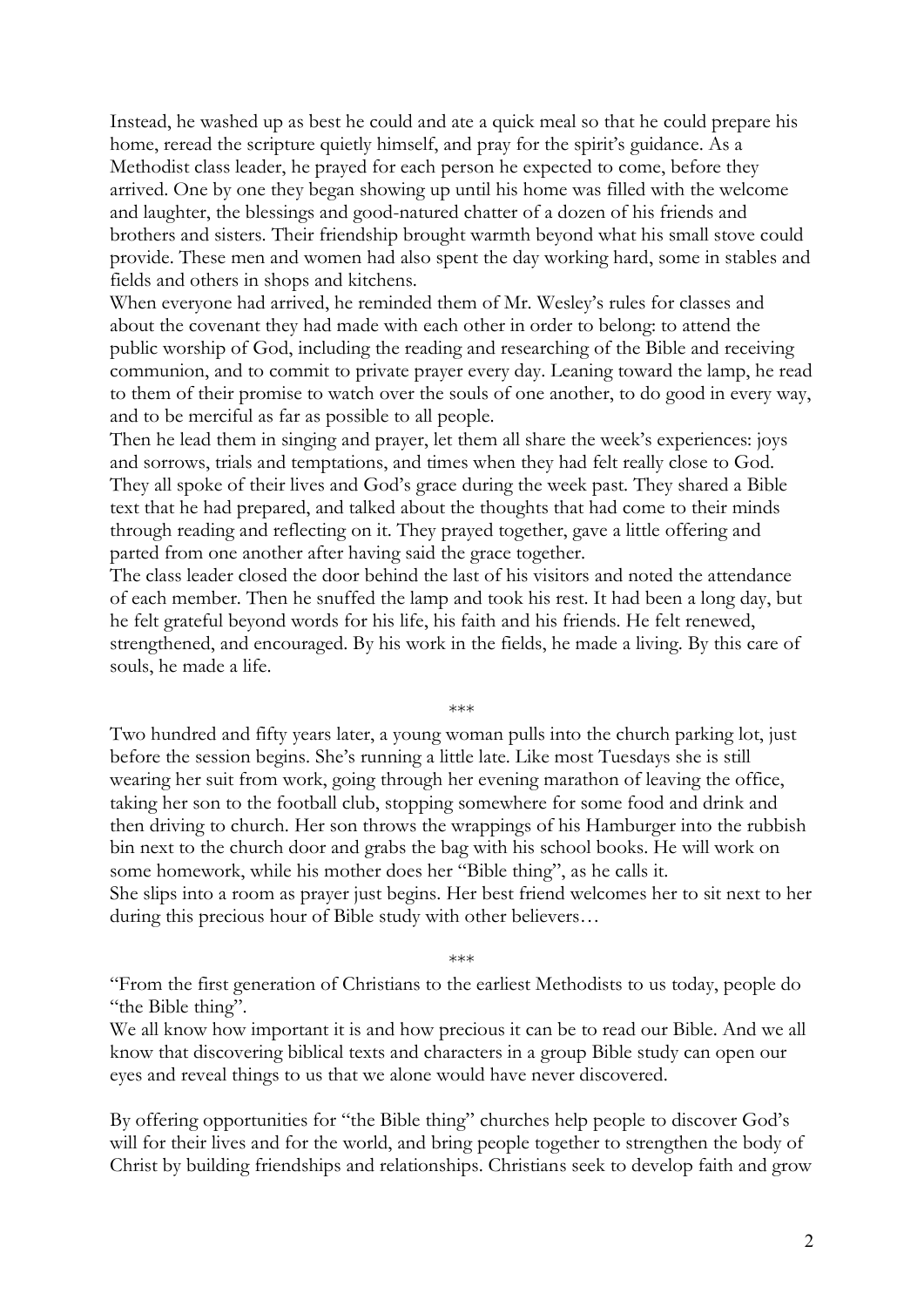in Christ-likeness through study and learning. And God is best able to form people when they study the Bible together and not by themselves.

Learning in community is exactly the form of learning that Jesus had shown and taught to his disciples. Jesus' followers grew in their understanding of God and matured in their awareness of God's will for their lives as they listened to Jesus' stories and speeches while gathering around dinner tables, on hillsides, and at the temple. Jesus taught us to learn our faith this way: together with others, and in a long line of tradition of those who lived and believed before us, who live and believe with us now, and who will live and believe way into the future and long after us…

When Luke describes the early church after Jesus' death, he writes: "…they devoted themselves to the apostles' teaching and fellowship, to the breaking of the bread and the prayers." (Acts 2:42). They started in the Upper Room in Jerusalem, and continued in the home of Mary and Rhoda. Little house groups and fellowships began all over the place and eventually the stories of Jesus and the way his followers lived and believed even after his cruel death made their way into the whole world known then – in Luke's day. And if you read this sentence by Luke carefully, you will notice that there is a dual reference to both: to learning and to community: to meet and do "the Bible thing"... $\odot$ 

The apostle Paul follows these early words from Luke, when he encourages the disciples of Christ to learn, grow, teach, and mature. Paul presents faith not as something static, a possession, or an all or nothing proposition, but rather as something we grow into and strive toward. And once we have started falling in love with the way Jesus lived and loved and gave himself for people and the world, we seem to seek to get ever closer to this way of life. We would like to bear in us the mind that was in Jesus, allowing God's spirit to shape our thoughts, our attitudes, our values, our behaviour, our decision-making, our everything… Growing in Christ-likeness is the big goal of the Christians who really mean it! And none of us can achieve this on his or her own. We need friends and soul relatives. We need the community – with all its challenges and enrichments.

The growth in Christ, as Paul also says, is something that does not happen once and for all. It takes a life time. It is a journey. To the Christians in Philippi Paul writes at some point: "Not that I have already obtained this or have already reached the goal; but I press on to make it my own, because Christ Jesus has made me his own…" (Phil 3:12). In other words: faith moves, grows, changes, matures. It is dynamic, and therefore John Wesley, one of our great church fathers, called people to practice faith through learning in community, so that we all can see God more clearly, love him more dearly, and follow him more nearly.

Early Christians, first Methodists, Christians of all times and places, you and I are experiencing for ourselves that faith can be learnt best with others.

When we meet, God uses other people and their faith, their strengths and weaknesses, their doubts and fears, their big questions in life, their strong convictions to shape us and change us. I bet we all have a story to tell here. We all have a story of somebody else's faith making a difference in our life, don't we?

Just try to reflect and remember for a second or so…